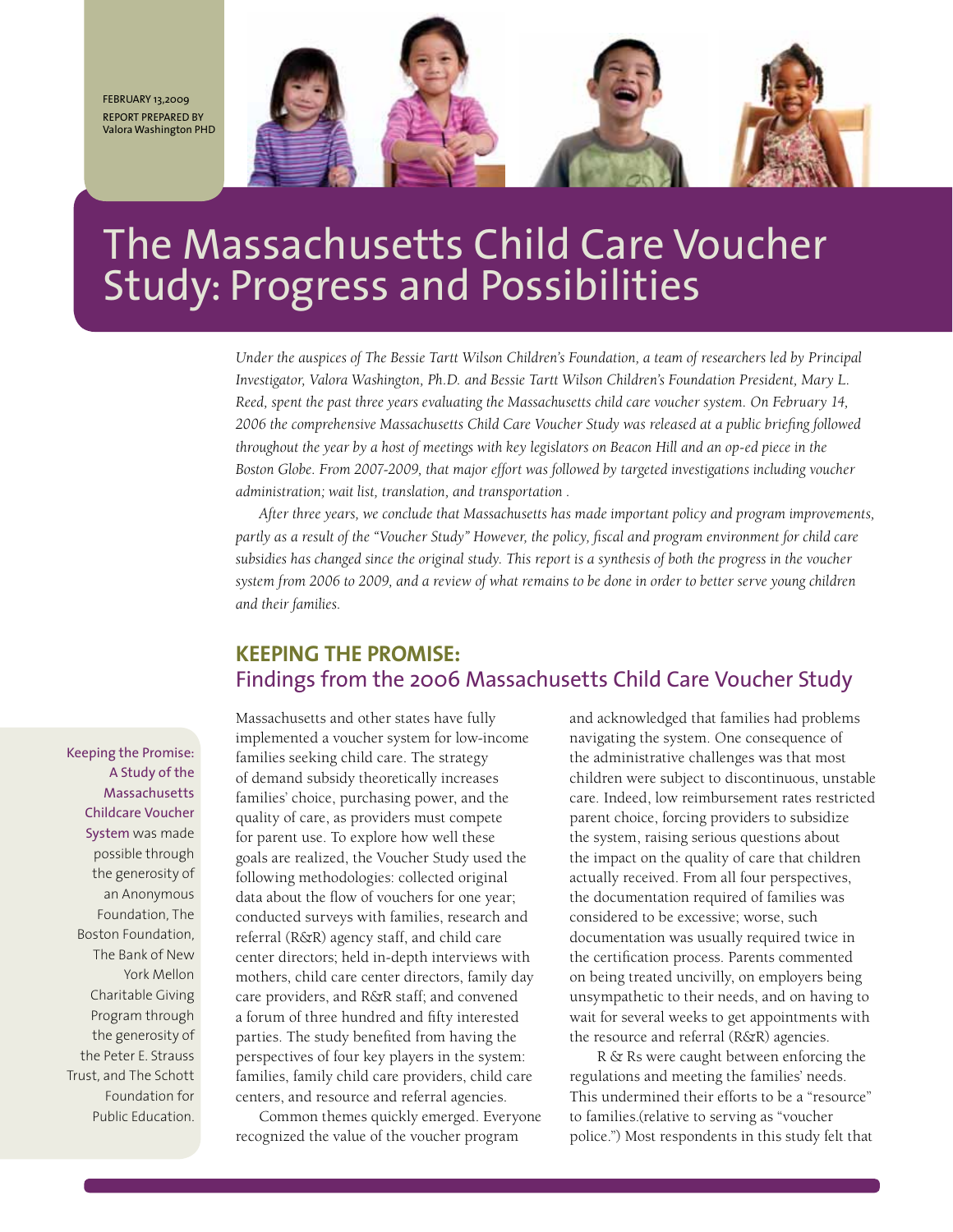the system could and should be more accessible and less complex.

Despite these common views, the lack of a common vision of the system was apparent. Families clearly saw child care centers andproviders as allies.However, families often recounted suffering and confusion throughout their experiences with resource and referral agencies, state government, and inconsistent voucher policies. Providers demonstrated a remarkable commitment to and synergy with the families.Simultaneously, providers bore the brunt of the unreimbursed cost of accepting subsidized care and expressed frustration with low rates, slow payment, and paperwork hassles, laying blame at the feet of resource and referral agencies and state government. Resource and referral agencies universally wanted to serve families better, but felt restrained by state policies coupled with years of state budget cuts that reduced staff and available services. R&Rs were concerned that families and providers understood that

they implement – but do not establish – state policies.

To address these concerns the Voucher Study recommended that Massachusetts develop a vision of universal early care and education that provides equal access to all, financed by a mix of private pay, contracts, vouchers, Head Start, and other means. Four strategies for action were suggested:

- Lengthen the certification period of child care vouchers to one year;
- Ease administrative burdens by eliminating the prevalence of "double documentation" among agencies, address transportation issues and office service hours, address unsubsidized time periods such as school vacations, provide translation services, and reduce the waiting list;
- Increase reimbursement rates for providers; and
- • Strengthen the resource and referral function.

# Progress from 2006-2009: **What has been accomplished?**

From January 2007 to February 2009 the Voucher Study team continued to focus on the issues and advocate for regulatory change to the voucher system. Our collective efforts included conducting town meetings in all five regions of the Massachusetts Department of Early Education and Care (EEC). In total, team members interviewed twenty center based staff from eight different agencies, (some of whom were also parents with vouchers), seventeen parents, and nineteen staff from six resource and referral  $(R \& R)$  agencies. In addition, we organized and held a community forum at the Kennedy Library where more than one hundred and forty providers, R&R staff, and public officials attended. We held several meetings with officials from the Massachusetts Department of Early Education and Care (EEC) and the Department of Transitional Assistance (DTA), as well as hosted a focus group with nine transportation companies. In December 2008, follow up interviews were conducted with eleven state officials,  $R \& R$  staff and program staff, about the progress over the past few years.

From these efforts we conclude that progress has been realized in three of the four areas in which we offered recommendations, including:

- • Greater continuity of care for children by extending the voucher certification period to one year;
- Reduced administrative burdens of the voucher system as a result of interagency collaboration, ending the prevalent practice of requiring "double documentation for families", paying more attention to the needs of families with Limited English Proficiency (LEP), and using technology

to improve the waiting list for child care services;. and

- Enhanced resource and referral function.
- **1** The voucher certification period for families was extended from six months to one year in November 2006.

In 2007 we examined the immediate effects of these new policies. Compared to 2005, we found a decline of 24% in the number of new vouchers per month. The vouchers issued were, on average, 25 days longer. The certification change reflects an improvement in the continuity of care. More than one-third of programs (38%)

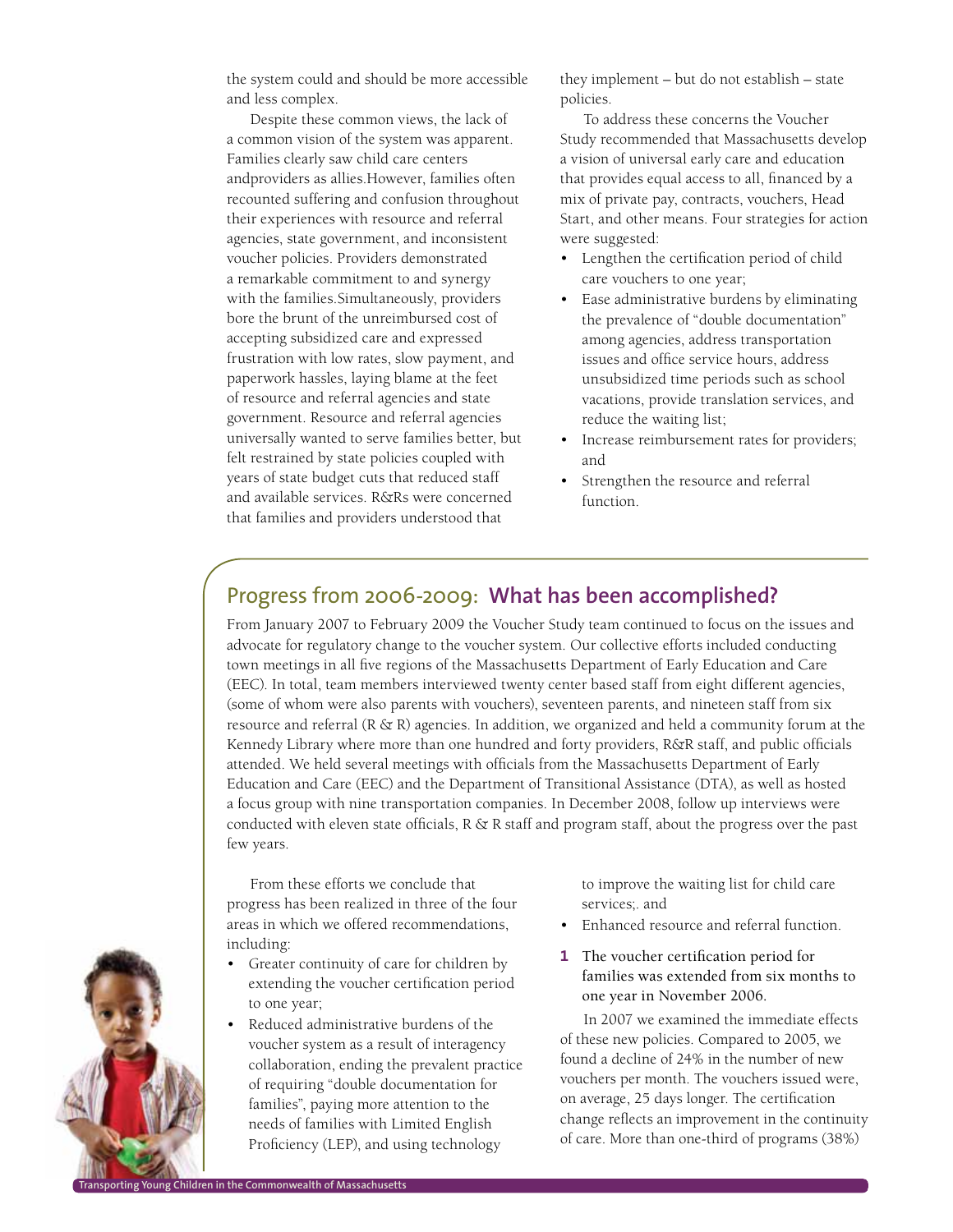reported that the gap between the expiration and the renewal of the voucher had improved. In addition, 42% of programs reported that vouchers are now more likely to help families achieve stable employment or schooling. We saw a dramatic drop in the termination and interruption rates – on average, 30% of all vouchers were interrupted or terminated in 2005, compared to only 13% in 2007.

Everyone interviewed, who were familiar with voucher certification, felt the benefits of the one year certification period were greater than the barriers; one year vouchers are making a positive difference for families, providers, and resource and referral agencies. It is now easier for families to handle the renewal process, eliminating gaps in service as often as possible. Providers do not have to remind families about renewals as often and do not face as many instances of providing free or reduced child care during gap periods. Some R & Rs reported having more time to work with families, process paperwork, and return calls. Many R & Rs reported that they still had communicated with many families before the end of the year, but that the longer certification had eased the administrative burden for everyone.

However, our interviews did reveal frequent questions about whether families were reporting changes in status such as income,, work searches or changes in work. One interviewee concluded that that it is too early for data to be accurate about "how many families are receiving improper payments or are not qualified before their year is up." Others seemed sure that there are lapses.

*"Families are not reporting changes when it affects their subsidies in a negative way. They do report in when it is beneficial to them."* 

*"The burden is on the families to communicate changes to their status. If you don't renew, you lose your voucher. EEC is sending the message to R & Rs: NO EXCEPTIONS."*

**2** Significant steps have been taken to ease the administrative burden of the voucher system. We see improved interagency collaboration, elimination of "double documentation", translation initiatives, and new technology.

**A.** The Massachusetts Departments of Transitional Assistance (DTA) and Early Education and Care (EEC) formed a work group to better coordinate their efforts and ease the

administrative burden on families. Everyone who addressed this change felt that the work group had been positive. There was

*"… a lot of streamlining of the process."*

*"We changed a lot of policy around communications. It's not that we had poor communications before, we had a poor process."* 

*"We looked at everything from A to Z and made it easier for clients. We changed the language in notices and literature to make them more readable for clients to understand."* 

*"If we continue together as part of the process so when there are policy change issues, we can issue memorandums JOINTLY (with a different set of instructions pertinent to departments) and different letters but we now check with each other for consistency and accuracy."*

*"One of the side issues that came out of our meetings was making childcare more available to homeless children."*

**B.** The issues of families being required to face "double documentation" and unsubsidized time periods have been addressed.

Since the 2006 study, policy has changed so families are no longer required to submit all of the documentation a second time when they transition from DTA to EEC oversight. Changes in policy have helped alleviate the issues of losing childcare during semester and summer breaks for full time students.

*"For transitional clients, DTA can authorize childcare up to two weeks. EEC had one week so now they have matched DTA and everyone has two weeks."* 

*"DTA families have an end date, and we don't need to collect documentation again."*

*"The initial double documentation has stopped. Presently when a DTA voucher comes our way (R & R), we only have to verify with a picture ID as opposed to starting over again. Policies regarding maternity and paternity leave changed to the federal number of twelve weeks. They have also changed "full time student" in college so courses could be anytime, including summer, evening and online. Full time is considered twelve credits, four courses. If you are in college, you need time to study so summer and semester breaks were allowed for continued childcare. They have allowed more time for transporting and commuting between childcare and school. They have loosened some ways that clients were restricted."* 





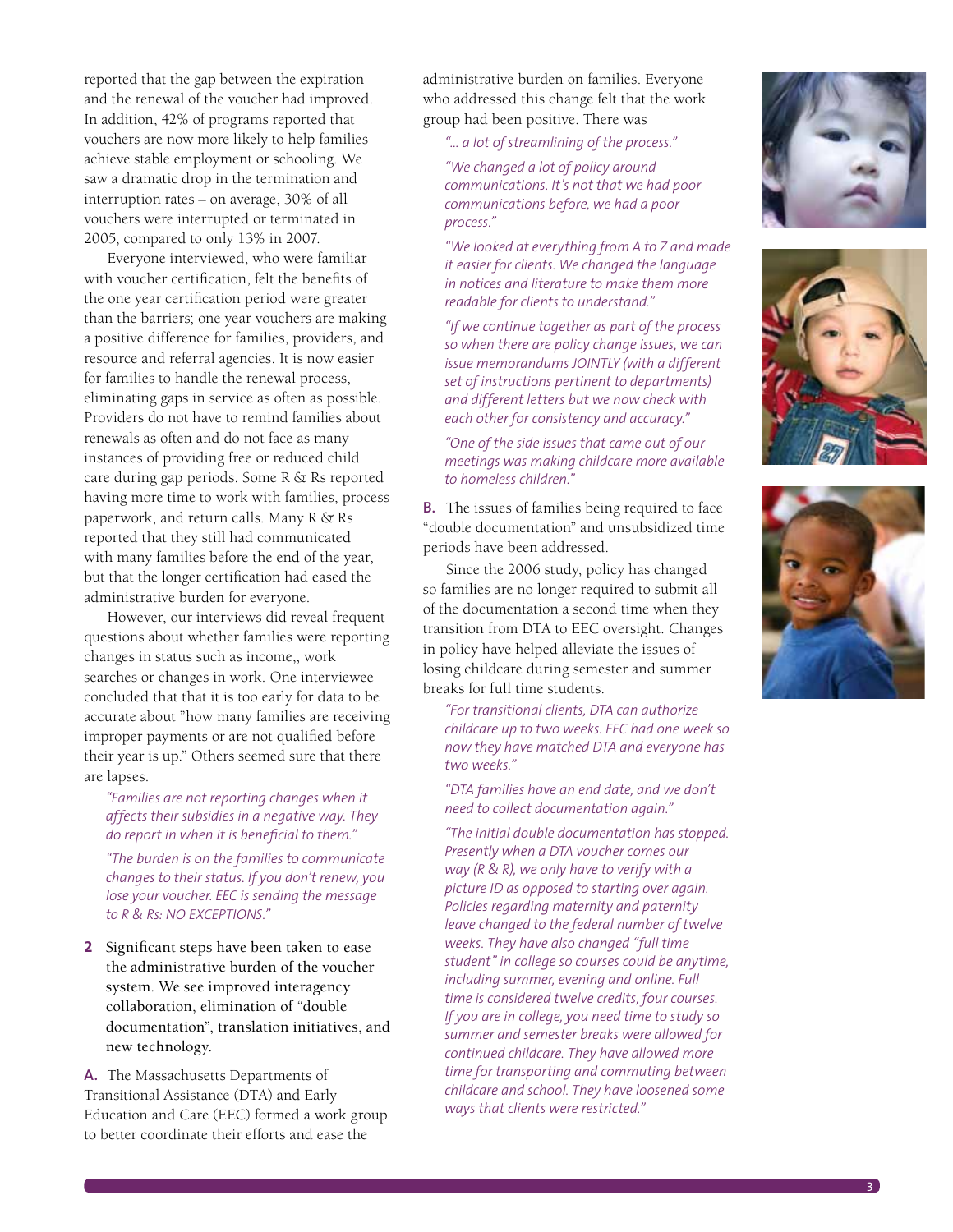





**C.** Beginning efforts have been made to address the issue of translation.In our 2007 policy paper "Communication in Any Language," we found that families with Limited English Proficiency (LEP) have a greater difficulty understanding Massachusetts voucher policies and procedures, partly because the state does not have a systemic, reliable approach to translation. Since the publication of our report and our Boston Globe oped piece entitled "Speaking the Same Language" on the issue of translation , EEC's voucher notifications, wait list updates, and family child care and financial forms have been translated into six languages (Spanish, Portuguese, Khmer, Traditional Chinese, Haitian Creole, and Vietnamese.) EEC is creating a "babble notification," a two-sided document with several languages on it for families to use when visiting a resource and referral agency. The family identifies its native language, helpingthe R& R address the family's needs. Further, the EEC has made the Qwest TeleInterpreters phone service available to referral and resource agencies to enable communication with LEP families. Finally, EEC staff reported that they are working more closely with the Massachusetts Office of Immigration and Refugees.

 *"Everything that could be translated had been. Not everything is online as of yet.* 

*"…new website is being developed, and then all forms will be available on the new EEC website."* 

**D.** There have been significant efforts to implement an on-line wait list system, a major technological innovation for Massachusetts. While this system has not been perfected, it provides the framework to streamline and create efficiencies in the voucher system. EEC has provided training for providers on how to

use the system. The system allows providers and the resource and referral agencies to put families on the wait list and to check on their status. The on-line system allows families to find out information on their status more easily. The system allows EEC and the R & Rs to allocate vouchers to families based on the EEC,s priority categories and a first come, first serve basis.

**3** R and R's have taken steps to ensure more consistent quality. Since 2007, all thirteen resourece and referral agencies in Massachusetts have participated in a national quality assurance process. At the time of this publication, the R  $\&$  Rs are awaiting word on the results. R & Rs report that this process has been positive for their agency and families. Although the process was intensive and demanding, it can enable resource and referral agencies to have "a level of consistency across the state."

*"The quality assurance process gave us an opportunity to take a hard look at our program to see where we needed work. It was like a self assessment. "*

*"It is a much more comprehensive process with the types of care and quality and can take up to twenty minutes now. It is a more engaging outreach to families around trends, child development, educational info and outreach about our services. It is more targeted and deliberate. We flooded the gate with pamphlets and magnets so we hope to keep the direct contact going."* 

*"There is an increasing number in caseloads but not an increase of staff. Quality assurance needs more time. We received great literature from the quality assurance process but not enough time for the face to face to use the literature."*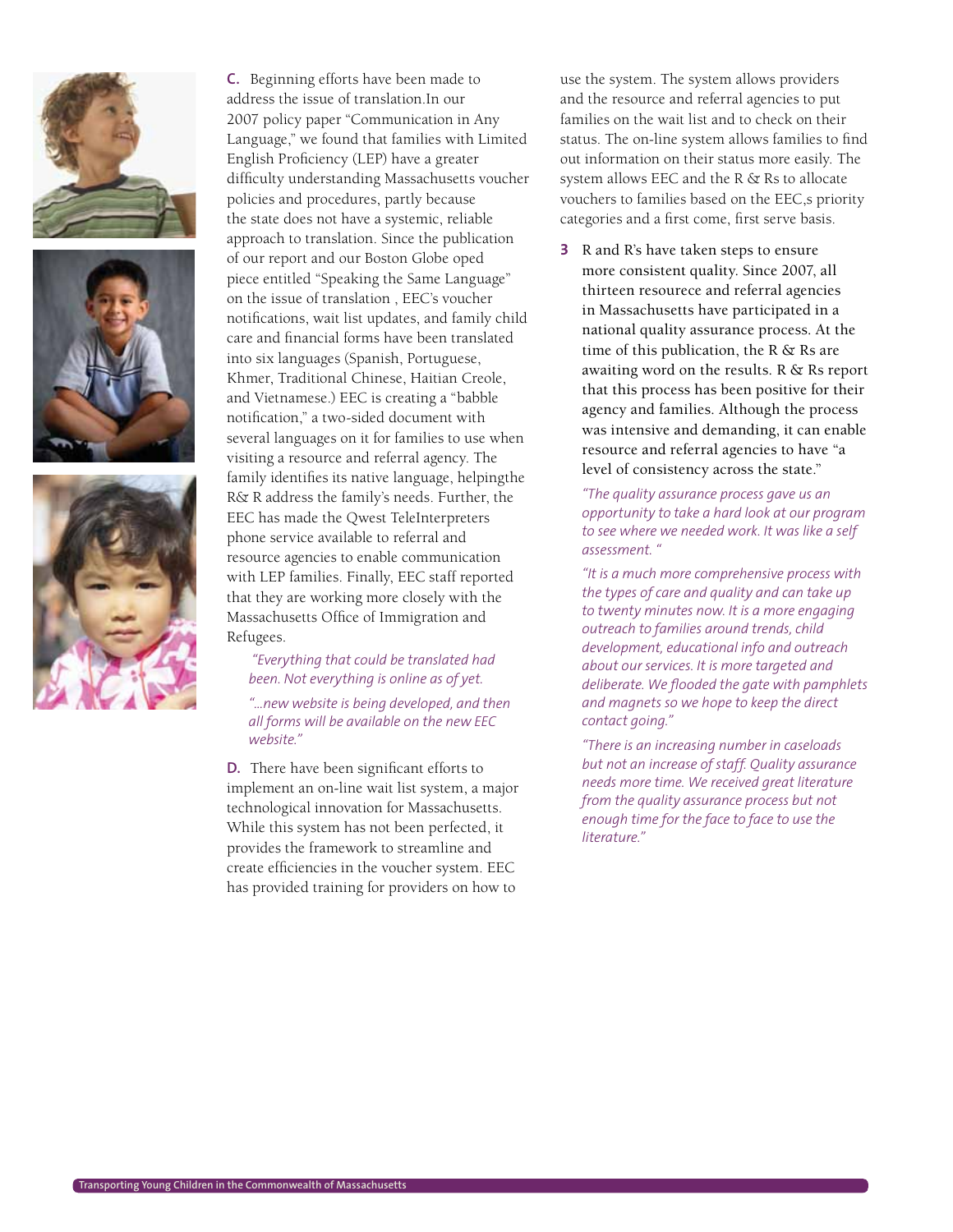# Possibilities: **What remains to be done?**

Significant work remains to be done in each of the four areas of the Massachusetts Child Care Voucher Study. However, the most significant need still to be addressed is to ease the administrative burden of the voucher system on families. The six areas of greatest concern are voucher administration, transportation, waiting lists, staffing, translation and financial processes (including rates).

- **1** Voucher administration needs ongoing adjustment. In our follow up study, only one-third of child care program directors reported improvements in voucher administration, including how quickly they are able to fill vacancies when a voucher ends and how well they are able to track each child's voucher termination dates. The resource and referral agenciesare still understaffed and underfunded. They have difficulty referring families to programs that offer services to infants and toddlers, evening and weekend care, part time care, transportation services, or programs that can serve parents with a variable or rotating work schedules, because there are very few providers who offer these services.
- **2** No one we interviewed felt that Massachusetts has made headways in the area of transportation. "Complex, expensive, scarce, non-existent, at a standstill." were some of the adjectives used by an interviewee. In February, 2009 we issued a policy paper entitled "Transporting Young Children in the Commonwealth of Massachusetts" in which we found that, instead of a coherent "system" of transportation, what exists is a number of individually administered programs that are not linked in any meaningful way. Consequently, there are inconsistent procedures in providing transportation vouchers to families across the state. Many early care and education programs are hesitant to offer transportation because of liability concerns, inadequate transportation rates, safety concerns, and philosophical issues. Even when dealing with transportation in small ways, it is "a big headache". Not all families with child care vouchers have equal access to transportation subsidies.

## *"25 out of 28 towns in my region lack a public transportation system."*

*"Reimbursement is never enough money. There have been no changes since 2006."* 

Staff at the state level, have not figured out how to work together in this area. DTA told us that their responsibility is with "mandate to work" and EEC's responsibility is transportation to programs. Some EEC staff questioned: "If our agency is about childcare, then transportation should come from an agency with economics of scale to enable us to do it right. We only have one mode of reimbursement. Why can't we have a "T" pass? Why one mode of process? We reimburse the least amount of any state agency."

**3** Waiting lists continue to plague access to child care; the state's new technology to manage the waitlist is not yet effective. In our 2007 follow up study, almost onequarter of child care center directors (23%) reported that the affordability of parental co-payments has worsened in the past six months, and 17% reported that the time families spend on the voucher waitlist has worsened. In 2008, the majority of people interviewed felt that the waitlist has worsened, stayed the same or "is a disaster". As of September, 2008 the wait list for subsidized child care was 21,968. . EEC staff expects that the number of children on the wait list will increase as the Department implements limitations on priority groups for vouchers, as a result of the state budget cuts.

While the new wait list technology is innovative, it is not without its challenges. Providers are responsible for spending significantly more time and resources on wait list management tasks using the new wait list technology. Despite EEC training programs and other efforts to clean up the wait list, wait list information is often inaccurate.

 *"There are a lot of hands on the waitlist. That data is not accurate. Multiple hands have access to the waitlist (Errors occur) if you can't code correctly or even spelling can impact outcomes."*

*"If families are being told that they could be on the waitlist for two to three years, why have a waitlist? In our region there are six* 

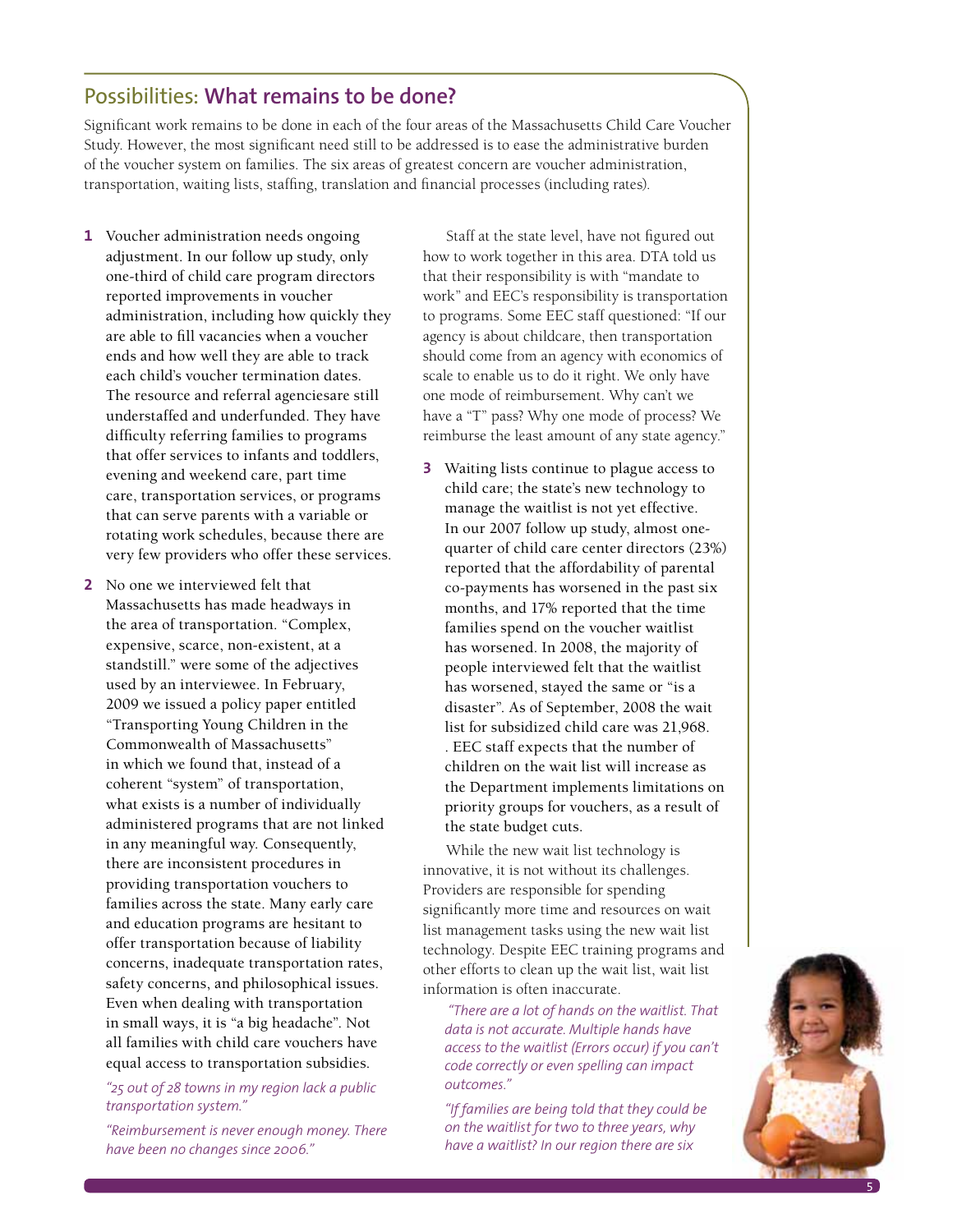*hundred fifty to seven hundred children on the list. With the economy, phone calls are off the hook with families in tears; …..It's not something that is reflected in the waitlist when you hear their stories."* 

*"Worse now than ever.….. The reduction of our workforce is going to impact our extremely high need families. More children are going to be at risk for harm until we can provide access to services. "*

*"I hear from directors that it (the waitlist) hampers enrollment. EEC's efforts to make sure there was equity across the state have not served families in the best ways."* 

*" If families are being told of the freeze and the wait, why bother?"*

**4** The EEC financial reimbursement system and its procedures continue to cause challenges. Issues of rates, billing and "multiple pots of funding" continue to create confusion and distrust.

A. The rates provided by EEC for early care and education services still do not cover the full cost of care including adequate salaries and benefits for staff, supplies and materials needed for high quality programming for young children, and ongoing maintenance of providers' equipment and facilities.. Rate increases for child care providers have been included in the EEC budget each year since 2006. In FY 07' the increase was \$12.5 million; in FY 08' the increase was reduced to \$7 million; unfortunately, the FY 09' rate increase was recently cut to only \$2.0 million (a reduction of 87.5% over the FY 07 level, due to the Commonwealth's budget problems)

*"It is nowhere near where it needs to be. It's a Catch 22 with no monies and cuts. If you are going to be real about quality, you can't afford to pay a teacher with a bachelor's degree on a \$36 a day reimbursement."* 

*"It is nowhere near paying for what the costs of care are. The quality is not even in the equation. The need to help providers provide care is "bare minimum wages, slave wages."* 

B. The parent fee structure requires revision. Unlike the housing model, the EEC parent fee scale does not allow for any deductions such as rent, health insurance, or utilities. There is a need to build into the fee schedule an allowance for a transition time. If parents' income levels change due to changes in work

status or a move from DTA to an income eligible voucher, parents do not have time to build up savings before they are charged a higher parent fee, according to the fee scale. A family-friendly policy change could include: a 90 day waiting period before parent fees are increased due to a job change or a move from a DTA voucher to an income eligible voucher. Another policy change could be to revise EEC's sliding fee scale to include allowable deductions.

C. Multiple "pots of funding" create confusion. Parents, providers, and resource and referral agency staff are confused by the current system of separating vouchers, contracts, or community partnerships slots. Currently, electronic billing occurs only in one pilot region of the state and it has received positive feedback. It would be helpful to have one EEC billing system using identifiers for different funding streams. The electronic billing system should be implemented across the whole state.

- **5** Staff shortages continue to impact services. R & R caseloads were reported as increasing without additional staff. One DTA staff member described this as a "double whammy", an increase in clients with fewer staff.
- **6** Support for families with Limited English Proficiency is fragile and requires ongoing support.

In this regard we have received two different messages. A typical response from resource and referral agencies is that their staff has the language capabilities to translate in- house and that they are meeting the needs of language diverse populations.

*"We have staff in almost all languages. We have our own internal list of people. "*

*"I have master's level on staff to translate for us. I'm the only one who is not bilingual".* 

On the other hand, at gatherings of providers and other professionals, one of the most prominent areas of concern is around translation.

*"With literacy issues whether it is in their native language or English, folks need face to face. There is no mandate or commitment to hire community folks who speak their languages. They don't think it's a problem because they don't see the families. I don't think we have made headway here."* 

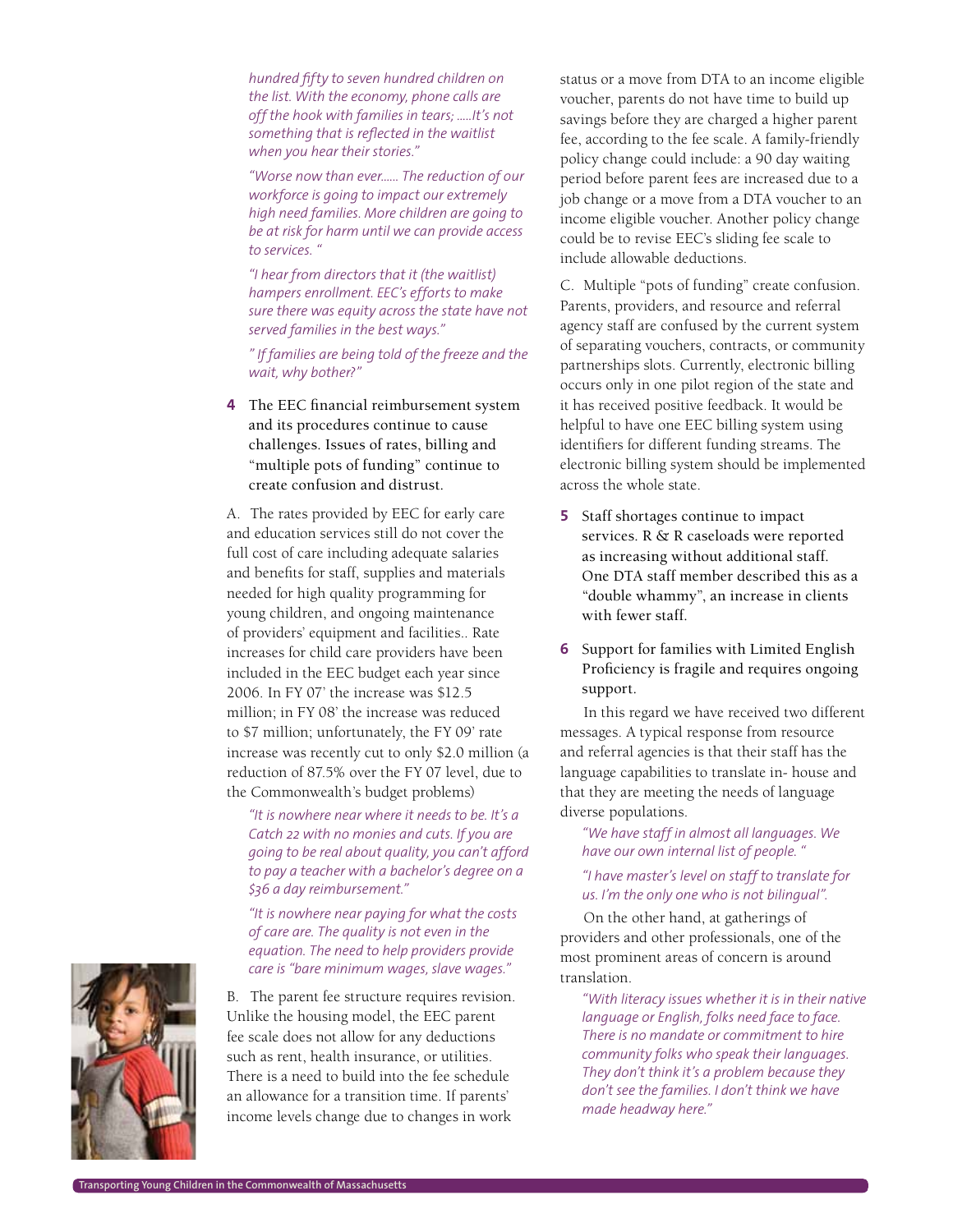# **CONCLUSION**

The Massachusetts Child Care Voucher Study has documented the challenges of serving young children in Massachusetts and serves as a catalyst for change. The work has been comprehensive as well as targeted to key areas such as voucher management, transportation and translation.

We commend and celebrate the achievements that the Commonwealth has made in making child care more accessible and more stable for young children and their families. At the same time we recognize the severe strain that the current fiscal crisis places on the Commonwealth, child care providers, and families and the need for continuous reform. One of our interviewees described the current time:

*"Just as things get better, and then it gets worse again. We were on the right path to get caseloads lightened with less stress. Now we're back to the beginning again."* 

In our view, Massachusetts is not "back at the beginning," but we do recognize the need to protect the progress achieved, as well as to meet the challenges identified in the Massachusetts Child Care Voucher Study. To do this, Massachusetts must address three important questions and three suggestions for long term change:

# **Questions we must bear in mind:**

**First:** How can we keep continuity of care with the child in mind?

We must sustain and enhance continuity of care for young children through one year vouchers.

**Second:** How can we promote greater equity in the system?

 We must review wait list policies and procedures with a focus on the examination of priority groups to ensure a more equitable system for all low income families in the Commonwealth.

 We must provide more services to families with limited English proficiency

We must reform transportation policies and procedures to ensure that all families with vouchers who need such services, not just those from certain priority categories, receive them.

**Third:** How can we improve auxiliary services that make child care possible such as transportation?

We must initiate an interagency task force to address transportation policies.







## **Suggestions for long term change include:**

- **1** Identify ways to create an attitudinal shift so that all children and families are treated with dignity and respect, even in these economically challenging times.
- **2** Shift more of the focus on the issue of poverty as a root cause of the plight of many families. A recent report by Massachusetts Citizens for Children found that Massachusetts continues to be one of the wealthiest states in the nation. However, Massachusetts is also a state with a child poverty rate that has hovered around thirteen percent for a decade.
- **3** Increase support for a universal system that does not distinguish private vs. subsidized pay. We continue to recommend that Massachusetts develop a vision of universal early care and education that provides equal access to all, financed by a mix of private pay, contracts, vouchers, Head Start, and other means.

As our three years of investigations of the Massachusetts Child Care Voucher System comes to a close, we are encouraged by the widespread support for young children at all levels of government, and by a wide array of organizations in our state. We believe that with continued vigilance and advocacy, Massachusetts can become an even better place for children to thrive.